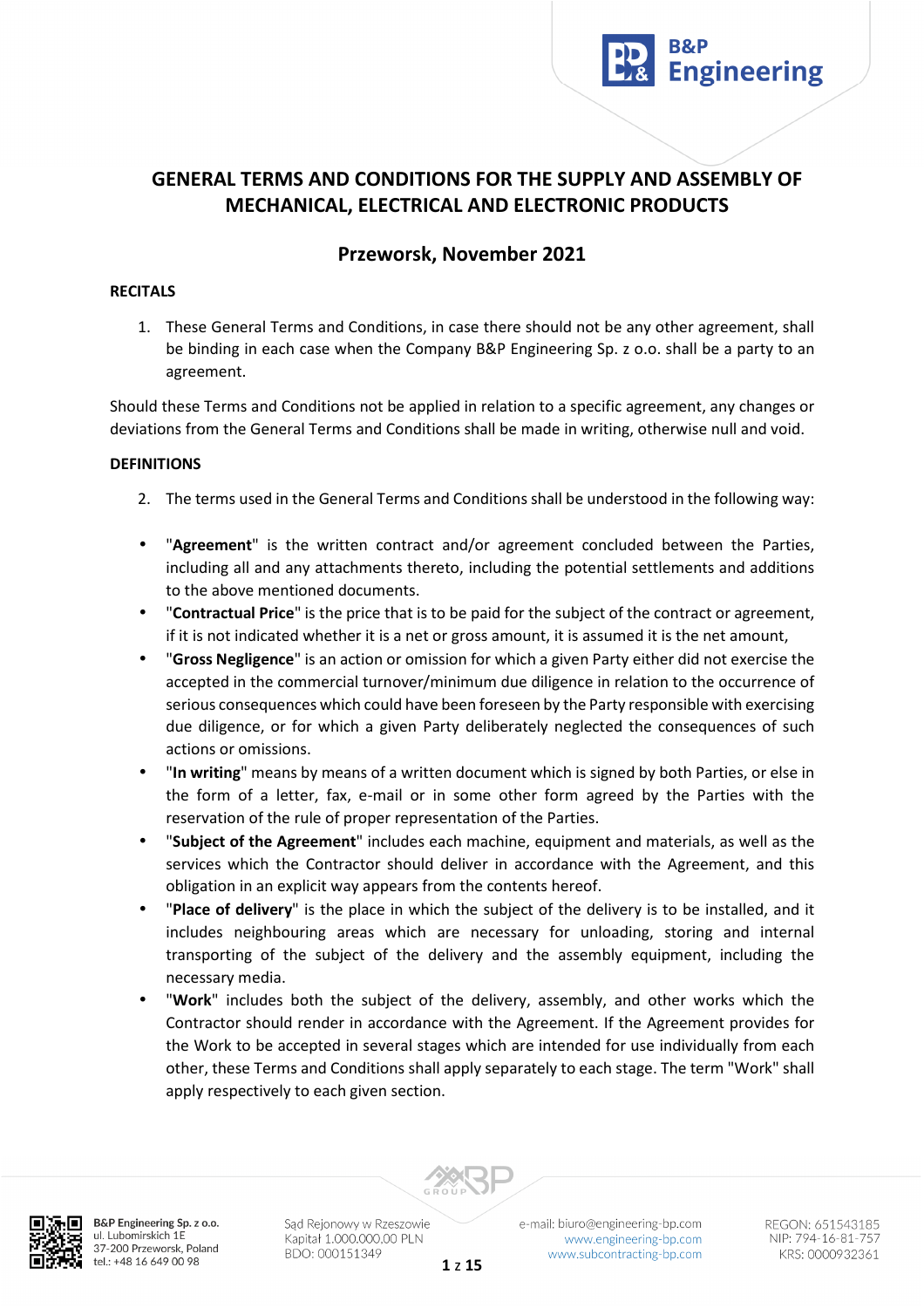• "**Contractor**" shall mean Spółka B&P Engineering Sp. z o.o., possibly some other entity explicitly indicated by that Company.

**Engineering** 

### **INFORMATION ABOUT THE PRODUCT**

3. The general documentations of products and pricelists existing in an electronic form or in some other form contain data and information which is binding only should the contents of the Agreement contain the clear reference to them, including the determination of their significance for the economic relationship. In no case such information can be regarded as a binding offer of the Company B&P Engineering Sp. z o.o.

### **DRAWINGS AND DESCRIPTIONS**

- 4. If one of the Parties presents the other Party with drawings and technical documents concerning the Work before or after the conclusion of the Agreement, they shall remain the property of the Party that presented them. The Contractor shall have the right to use the obtained drawings and other documents from their contractors without the need to pay additional remuneration on that account.
- 5. If one Party hereof gets drawings, technical documents or other technical information, they may use them without the Contractor's consent in accordance with its purpose, specifically determined in the contents of the Agreement between the Parties. Such materials cannot be used for other purposes, copied, reproduced, transferred and communicated to third parties, without the explicit prior written consent of the Contractor.
- 6. The Contractor shall hand over to the Ordering Party at the moment of acceptance and payment of the remuneration to the Contractor agreed by the Parties – data and drawings which will enable the Ordering Party to start-up, use and maintain the subject of the Agreement. The agreed number of such instructions and drawings should be handed over, however at least one copy should be provided. All Intellectual Property rights of any type, past, present and future, concerning the Contractor's Documents and the subject of the Agreement, shall remain the sole property of the Contractor or third parties from which the Contractor obtained those rights.

### **EXAMINATION BEFORE SHIPMENT**

- 7. Examination before shipment which was agreed in the Agreement shall be, if it is not otherwise specified, conducted at the place of production (the Contractor's plant) in the regular working hours.
- 8. If the Agreement does not contain any provisions concerning the technical requirements, then the generally accepted practice in a given branch of industry existing in the country of manufacture, as well norms coming from proper administration bodies, shall be reliable for conducting research. The Contractor must inform the Ordering Party about such examination early enough, so that they could be represented during such examination. If the Ordering Party is not present, the Contractor shall hand them over the examination reports the correctness of which cannot be later questioned by the Ordering Party.
- 9. If at the time of examination, it will turn out that the Subject of the Agreement is at variance with the Agreement, the Contractor should immediately remove all defects in order to restore



B&P Engineering Sp. z o.o. ul. Lubomirskich 1E 37-200 Przeworsk, Poland tel.: +48 16 649 00 98

Sąd Rejonowy w Rzeszowie Kapitał 1.000.000,00 PLN BDO: 000151349

e-mail: biuro@engineering-bp.com www.engineering-bp.com www.subcontracting-bp.com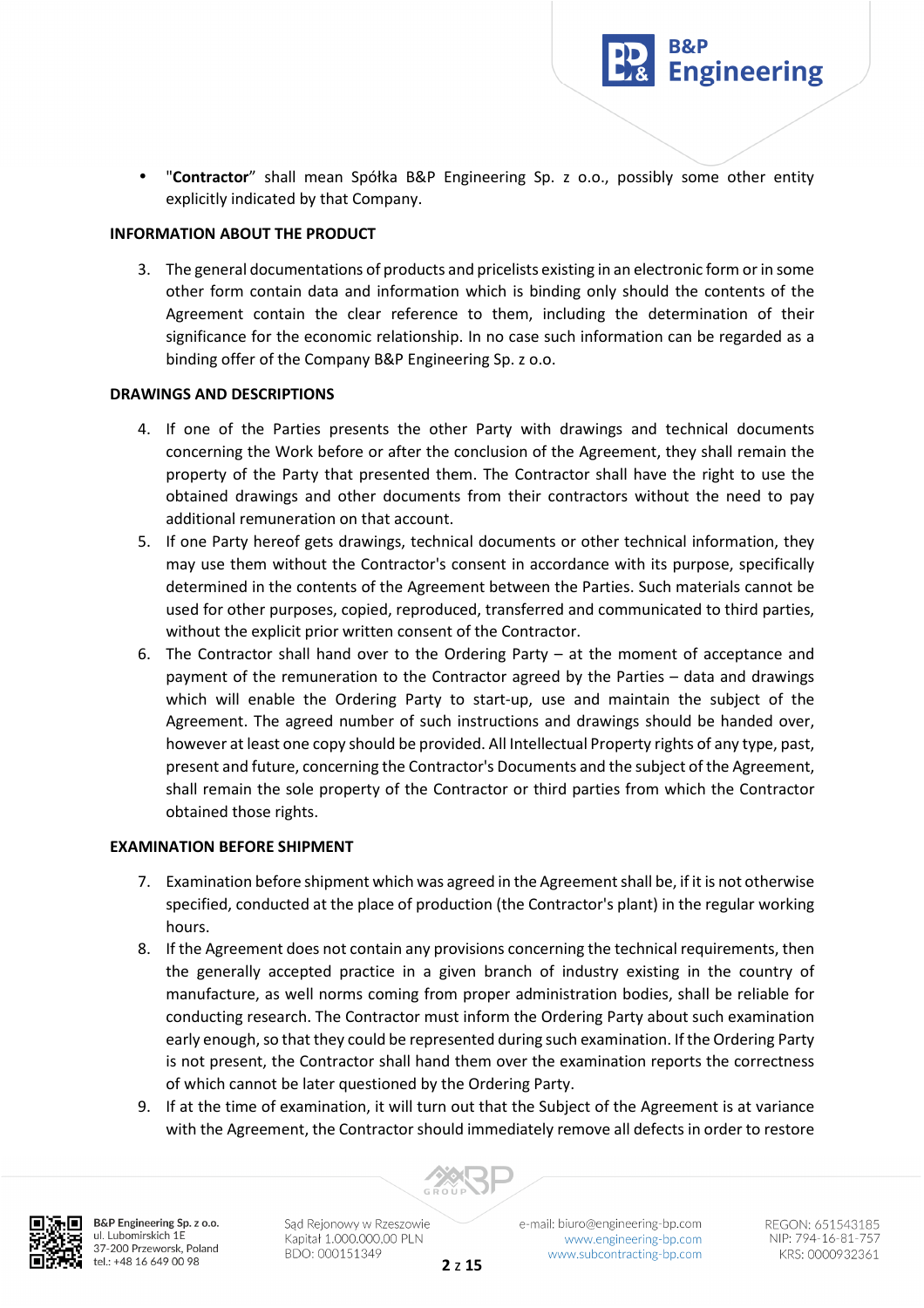the Subject of the Agreement to the condition in accordance with Agreement. The Ordering Party may demand the repetition of examination only in the case of occurrence of significant defects.

**Engineering** 

10. The Ordering Party shall cover all costs, including costs of travel and allowances which they incur in connection with the examination.

### **PRELIMINARY WORKS AND CONDITIONS OF WORK**

- 11. The Contractor may deliver the drawings for the assembly of the Subject of the Agreement and all instructions which are necessary to complete the suitable foundations, to deliver the Subject of the delivery, and the necessary elements of equipment, where the Subject of the Agreement is to be placed, and to made all the necessary connections.
- 12. The Ordering Party shall make available early enough all devices and shall take care that all the conditions necessary for the assembly of the Subject of the Agreement and faultless use of the Work have been met. It does not apply to works which according to the Agreement should be completed by the Contractor.
- 13. The Ordering Party must carry out preliminary works in accordance with the drawings and instructions supplied by the Contractor, if such had been provided pursuant to point 11. Such works should be concluded early enough, however not later than fourteen days before the commencement of works by the Contractor on the place of the planned investment. The Ordering Party should in each case ensure that the elements of buildings and structures (including the foundations) were strong enough. Should the Ordering Party be responsible for the transport of the Subject of the Delivery to the place of the assembly, they should take care about the Subject of the Delivery being delivered at the right time, and the unloading in the place of destination was conducted in the professional way under the Contractor's supervision.
- 14. The Contractor shall bear the costs of the necessary actions the completion of which will be necessary in connection with the faulty or incomplete drawings or instructions according to point 11, provided such irregularities result from the sole fault of the Contractor, they discover the defect or the lack of completeness within the time mentioned in point 52 or will be informed about them within that time.
- 15. The Ordering Party should take care so that:
	- a. the Contractor's employees had the possibility to commence work in accordance with the agreed schedule and to perform work during normal working hours. The works can be conducted outside the regular working hours, provided the Contractor finds it necessary and provided the Ordering Party has been informed in writing within the proper time.
	- b. the Contractor was early enough shown in writing and before the commencement of the assembly all suitable settlements in the scope of safety which are binding at the place of the assembly. The assembly will not be conducted in the surrounding harmful to health or dangerous. All the necessary actions in the scope of safety and protection should be undertaken before the commencement of the assembly and maintained during the assembly.



B&P Engineering Sp. z o.o. ul. Lubomirskich 1E 37-200 Przeworsk, Poland tel.: +48 16 649 00 98

Sąd Rejonowy w Rzeszowie Kapitał 1.000.000,00 PLN BDO: 000151349

e-mail: biuro@engineering-bp.com www.engineering-bp.com www.subcontracting-bp.com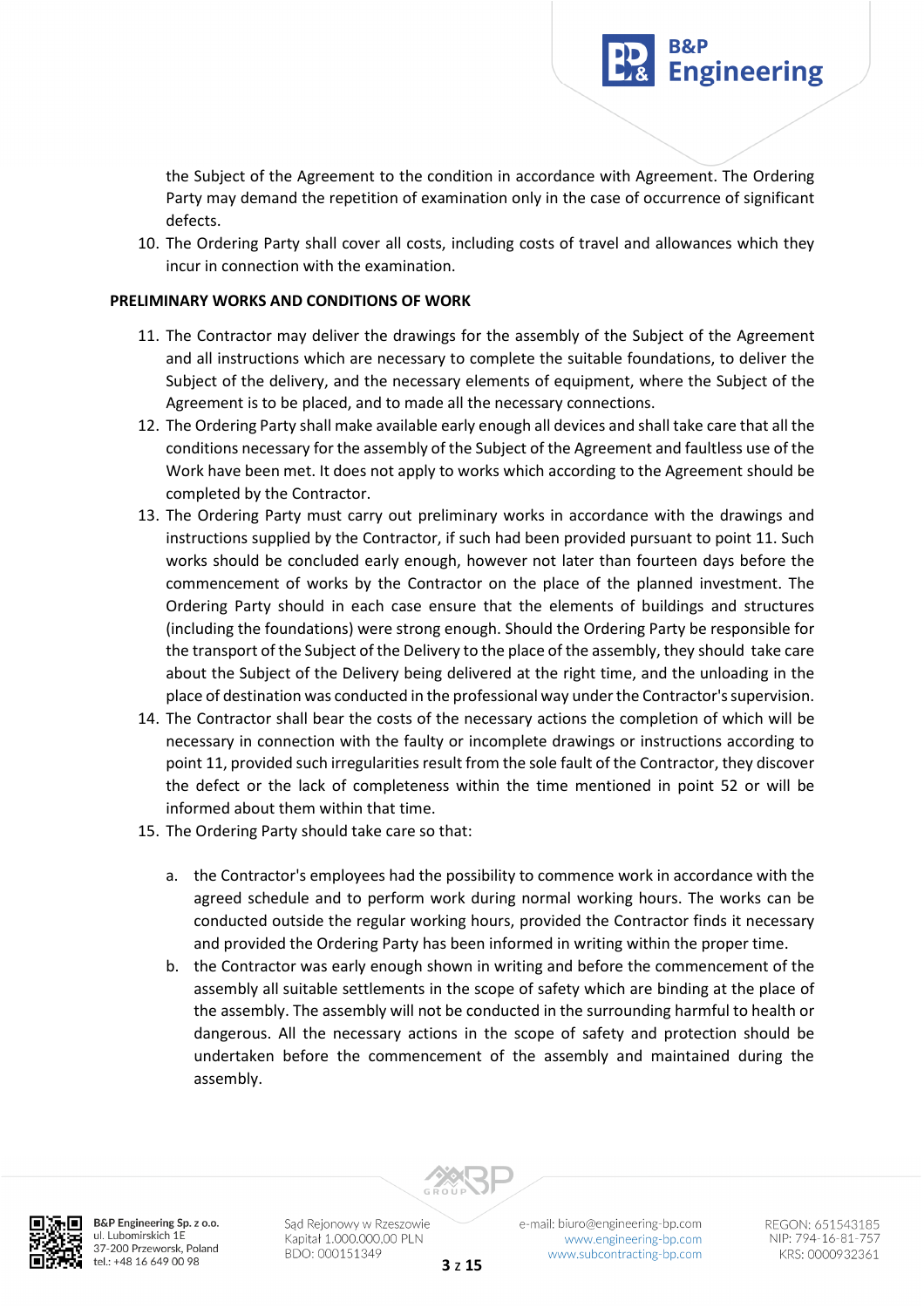

- c. the Contractor's employees had the possibility to have proper accommodation and food in the vicinity of the place of the assembly, and so that they had the access to sanitary devices and medical care which correspond to international standards.
- d. the Contractor was made available in the place of the assembly, free of charge and on time, all the necessary utilities, cranes, lifts and means of transport in the place of the assembly, additional devices, machines, auxiliary and raw materials (including petrol, oils, lubricants and other materials, gas, water, electricity, steam, compressed air, heating, lighting, etc.) and the Ordering Party's measurement and control instruments available at the place of the assembly. The Contractor shall inform the Ordering Party in writing at least a month before the commencement of the assembly, what sort of cranes, lifts, measurement and control instruments and means of transport they will need at the place of the assembly.
- e. the possibilities of free storing was provided in order to protect the subject of the delivery, the tools necessary to conduct the assembly, the elements of equipment and personal belongings of the Contractor's employees against theft and deterioration.
- f. access roads to the place of the assembly were suitable for doing the necessary transport of the subject of the delivery, parts and elements of the equipment of the Contractor.

# **NON-FULFILMENT OF OBLIGATIONS BY THE ORDERING PARTY**

- 16. If the Ordering Party is able to foresee that they will not meet their obligations regarding the completion of work, in particular in accordance with the conditions included in points 12, 13 and 15, they should immediately inform the Contractor about that in writing, giving the reason, and – as far as possible – the date in which they will be able to fulfil their obligations.
- 17. Should the Ordering Party fail to complete without defects and on time their obligations regarding the completion of work, in particular in accordance with the conditions included in points 12, 13 and 15, then, without prejudice to the Contractor's rights in accordance with point 18, the following shall be binding:
	- a. the Contractor can, at their own discretion, fulfil the Ordering Party's obligations on their own or order their fulfilment to a third party, or undertake other actions suitable in given circumstances in order to prevent and limit the consequences of non-fulfilment of obligations by the Ordering Party.
	- b. The Contractor can (without any risk of compensation of any other responsibility) cease to perform the Agreement in full or in part. They should immediately inform the Ordering Party about such ceasing.
	- c. If the subject of the delivery is not in the place of the assembly, then the Contractor should take care, at the Ordering Party's risk, about the storing of the subject of the delivery. At the Ordering Party's request, the Contractor shall insure the subject of the delivery. The cost of insurance shall be borne by the Ordering Party.
	- d. Should the fulfilment of the Agreement be delayed due to the Ordering Party's nonfulfilment of obligations, then the Ordering Party should pay the Contractor such part of Contractual Price which would be payable, had the delay not occurred.



B&P Engineering Sp. z o.o. ul. Lubomirskich 1E 37-200 Przeworsk, Poland tel.: +48 16 649 00 98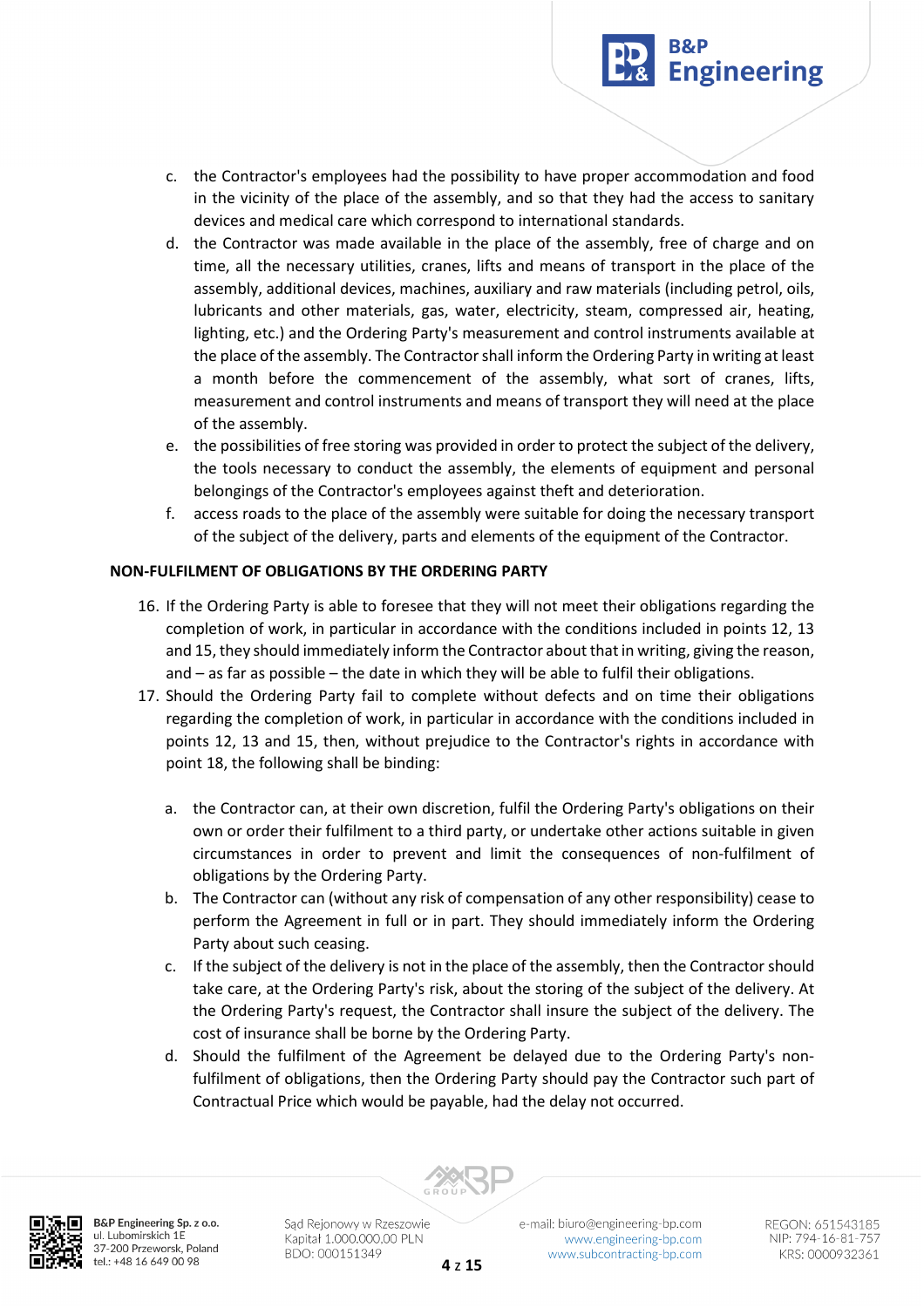e. The Ordering Party should compensate the Contractor for all suitable costs which are not included in point 44, as well as 45 of these Terms and Conditions, provided the Contractor had incurred such costs.

**Engineering** 

18. If the completion of the Work was made impossible due to the Ordering Party's non-fulfilment of obligations in accordance with point 17, and the non-fulfilment is not connected with the circumstance regulated in point 67, then the Contractor can still demand in writing from the Ordering Party that they compensated for the losses connected with the Ordering Party's nonfulfilment of obligations within the time provided by the Contractor.

Should the Ordering Party fail to compensate within that time for the loss connected with the nonfulfilment of obligations due to the cause for which the Contractor is not liable, then the Contractor shall be entitled to withdraw from the Agreement in writing. The Contractor shall be entitled to remuneration for the damage they had suffered in connection with the non-fulfilment of obligations by the Ordering Party. The compensation can exceed the value of Contractual Price and can include also lost benefits.

# **ACTS AND LOCAL REGULATIONS**

- 19. The Contractor shall ensure that the Work was in accordance with the acts and regulations relating to the Work and that it was in accordance with them also in the remaining scope. At the Contractor's request, the Ordering Party shall provide them with suitable written information about those acts and regulations.
- 20. The Contractor can conduct additional works connected with the conversion (alteration) of the subject of the Agreement the necessity of which will appear from acts and regulations mentioned in point 19, or from the changes of the generally accepted rules and their interpretations, provided such a change would occur between the date of offer submission and the date of accepting the subject of the delivery. The Ordering Party shall bear all separate costs as well as other consequences resulting from such changes, in particular the costs of works connected with the conversion.

 Should the Parties fail to reach an agreement as to the costs falling separately and as to all other consequences of acts and regulations mentioned in point 19, then until the settlement of a dispute, the Contractor should be remunerated for the costs of works connected with the conversion according to point 72 pursuant to the time of performing work and the materials used. The Ordering Party shall be solely responsible for obtaining all the necessary permits, permissions, possibly opinions of proper administration bodies necessary for the construction and use of the subject of the delivery.

# **CHANGES**

- 21. With the reservation of point 25, the Ordering Party shall be entitled until the moment of acceptance of the Work to demand changes in the scope, structure and construction. The Contractor may propose such changes in writing.
- 22. The demand for changes should be submitted to the Contractor in writing, and the changes must be described in detail.



B&P Engineering Sp. z o.o. ul. Lubomirskich 1E 37-200 Przeworsk, Poland tel.: +48 16 649 00 98

Sąd Rejonowy w Rzeszowie Kapitał 1.000.000,00 PLN BDO: 000151349

e-mail: biuro@engineering-bp.com www.engineering-bp.com www.subcontracting-bp.com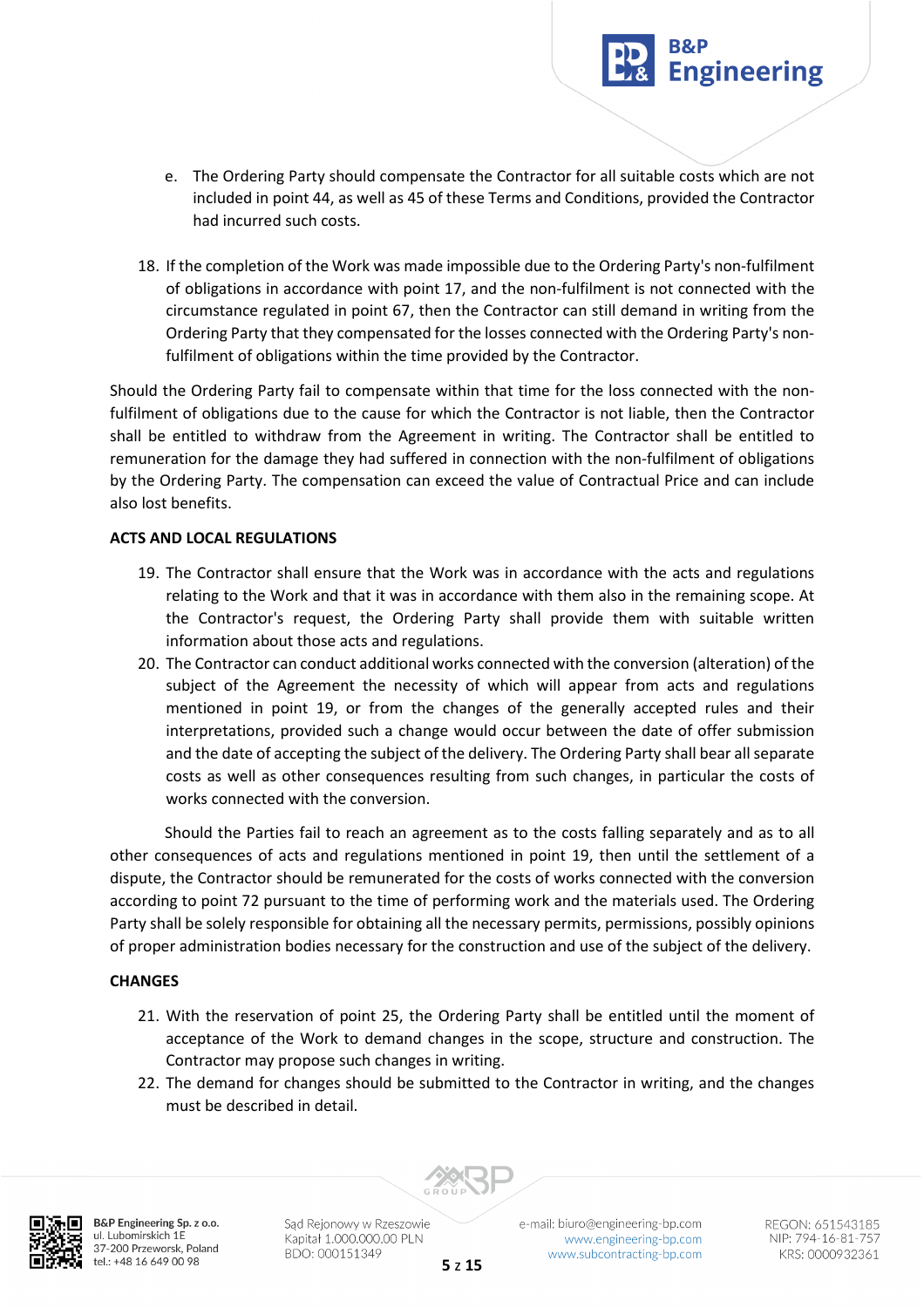

23. The Contractor shall inform the Ordering Party in writing immediately after receiving the demand for changes or an individual proposal, whether the requested change introduced and what differences result from the change in relation to the Contractual Price, date of completion of works and other provisions of the Agreement.

The Contractor shall inform the Ordering Party about changes also in the case when changes are caused by changes acts and regulations pursuant to point 19.

- 24. Should the completion of the Work be delayed due to the differences between the Contractor and the Ordering Party with regard to the consequences of changes, the Ordering Party should pay the Contractor such part of Contractual Price which would be payable, had the delay not occurred.
- 25. With the reservation of the provisions of point 20, the Contractor shall not be obliged to introduce the changes demanded by the Ordering Party until the moment the Parties have reached agreement as to the effect on the Contractual Price, date of completion of work, or other contractual provisions, or until the dispute is settled in accordance with point 72.

### **TRANSFER OF RISK**

26. The risk of loss or damage of the Subject of the delivery shall be transferred onto the Ordering Party in accordance with the agreed commercial clause which needs to be interpreted pursuant to INCOTERMS binding at the moment of concluding the Agreement.

Should the Agreement not contain a special clause on delivery, the delivery of the Subject of the Agreement shall be EXW delivery loco Contractor's plant.

Each type of risk or loss or damage of the Work, which is not included in the provisions of the first paragraph of that point, shall be transferred onto the Ordering Party at the moment of acceptance.

After the transfer of risk, the Ordering Party shall bear the risk for any kind of loss or damage of the Subject of the delivery or of the Work, provided such a loss or damage is not the result of the Contractor's negligence.

### **EXAMINATION AFTER ACCEPTANCE**

27. After the completion of the assembly, in case of the absence of other provisions, acceptance examination should be conducted in order to determine whether the Work is in accordance with contractual provisions in the scope of acceptance.

The Contractor shall inform the Ordering Party about the Work being ready for acceptance. This information should include such date of conducting acceptance examination that the Ordering Party had enough time to prepare for it, and for ordering the representation during the examination. However, this date cannot be longer than three days from the date of reporting the readiness for acceptance.

The Ordering Party shall bear all costs of acceptance examinations. The Contractor shall bear the costs of their employees and their other representatives.



B&P Engineering Sp. z o.o. ul. Lubomirskich 1E 37-200 Przeworsk, Poland tel.: +48 16 649 00 98

Sąd Rejonowy w Rzeszowie Kapitał 1.000.000,00 PLN BDO: 000151349

e-mail: biuro@engineering-bp.com www.engineering-bp.com www.subcontracting-bp.com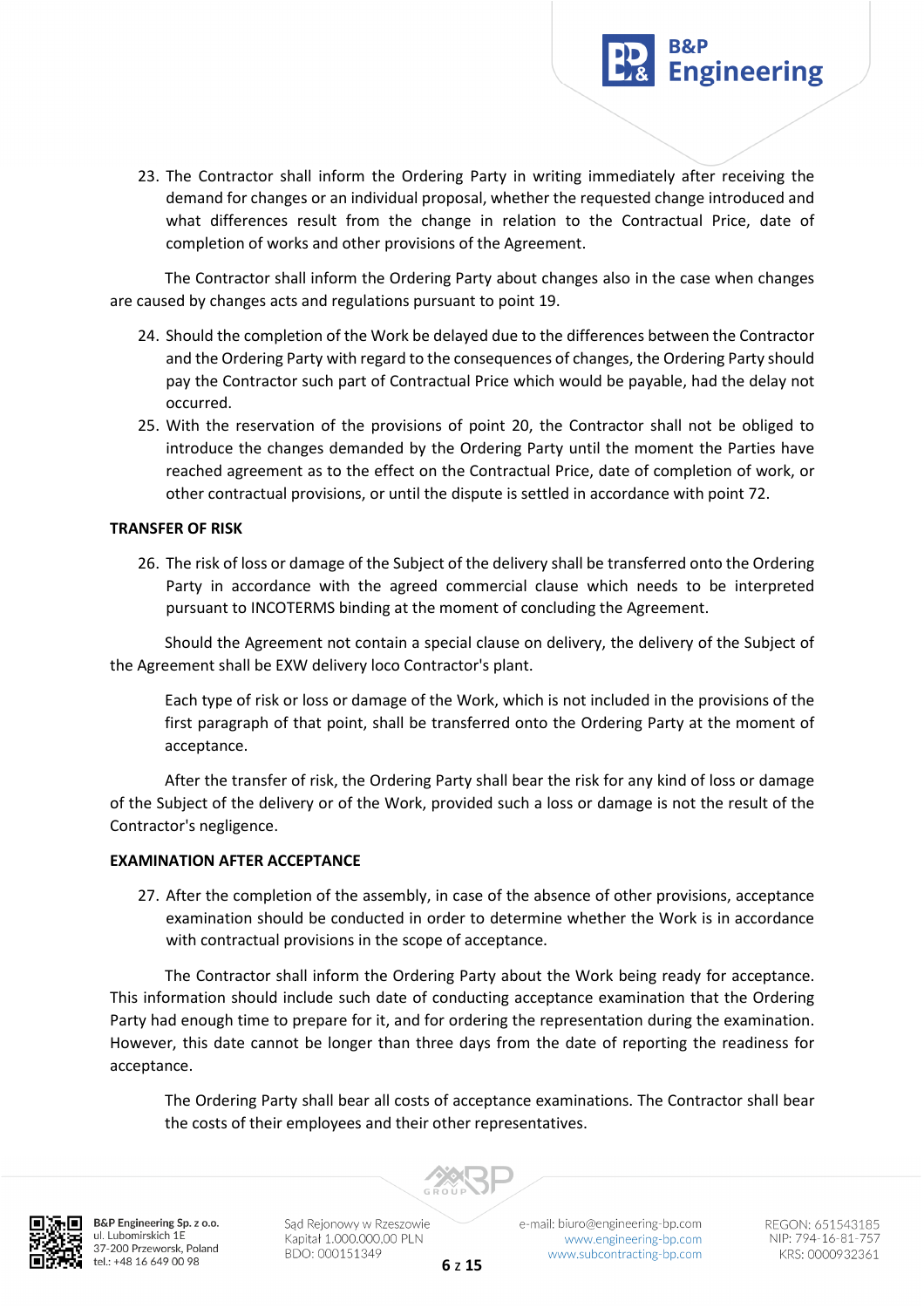

- 28. The Ordering Party shall make available, at their expense, the power, water, fuel, raw materials and all other materials, provided they are necessary for conducting the acceptance examinations and the last adjustments when preparing the acceptance examinations. They shall also install, at their expense, the items of equipment and shall make available employees and auxiliary measures necessary for conducting acceptance examinations.
- 29. If the Ordering Party received the information pursuant to point 27 and does not fulfil their obligations according to point 28, or in some other way hinders the conducting of acceptance examinations, then the acceptance examinations shall be deemed completed with a positive result from the day which is given as the date of acceptance examinations in the information from the Contractor.
- 30. The acceptance examinations shall be conducted during regular working hours. If the Agreement does not contain any provisions concerning the technical requirements, then the generally accepted practice in a given branch of industry existing in the country of manufacture.
- 31. The Contractor shall prepare a report from acceptance examinations. This report shall be sent to the Ordering Party. Unless the Ordering Party is represented at acceptance examinations, then after receiving the information in accordance with point 27 they cannot question the correctness of the acceptance report.
- 32. If during the acceptance examinations is will turn out that the Work is in a significant way at variance with the Agreement, then the Contractor shall immediately remove the existing significant defect. At the immediate written request of the Ordering Party, the examinations shall be conducted again pursuant to points 27-30. It shall not apply to insignificant defects.

# **ACCEPTANCE**

- 33. The Work shall be considered accepted when
	- a. acceptance examinations have been concluded with a positive result or in accordance with point 29 are deemed to have concluded with a positive result, or
	- b. if the Ordering Party received written information from the Contractor that the Work has been completed, provided it corresponds to the contractual provisions concerning acceptance. However, this rule shall only be binding in the cases in which the Parties did not agree to conduct acceptance examinations.

The defects which do not affect negatively the efficiency of the Work, its functionality, shall not constitute the reason for refusing to conduct acceptance.

- 34. Before the acceptance, the Ordering Party shall not be entitled to use the Work or its parts. Otherwise, the Work shall be deemed accepted by them, provided the Contractor has given their written consent. The Contractor shall not be obliged then to conduct acceptance examinations.
- 35. With the acceptance of the Work in accordance with point 33 or 34 the date described in point 52 begins. At the written request of the Contractor, the Ordering Party shall issue the statement about the date of Work acceptance. Should however the Ordering Party not issue such a statement, it shall have no negative effect on the acceptance pursuant to points 33 and 34.



B&P Engineering Sp. z o.o. ul. Lubomirskich 1E 37-200 Przeworsk, Poland tel.: +48 16 649 00 98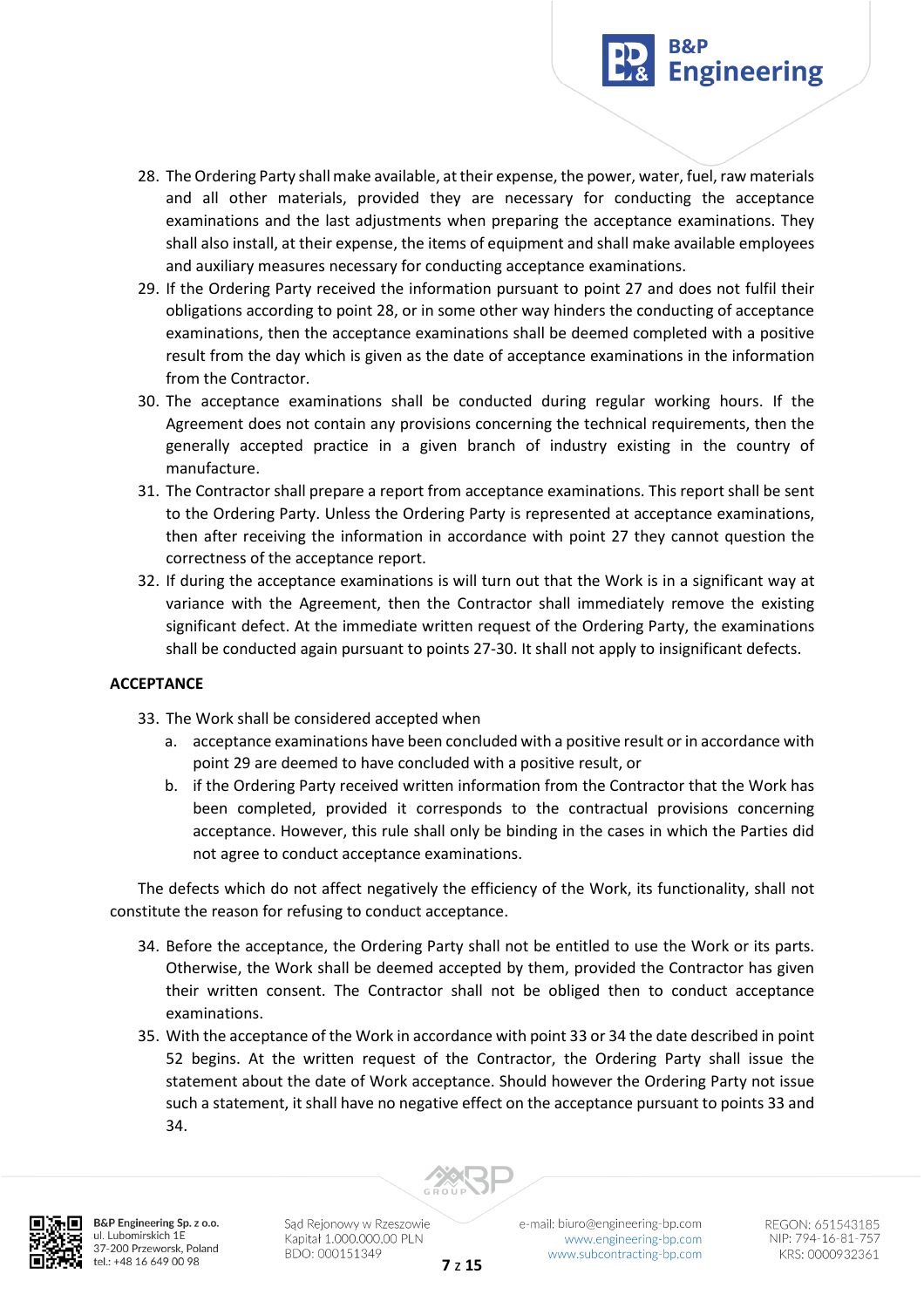

#### **COMPLETION OF WORKS. DELAY OF THE CONTRACTOR**

36. The Work is deemed concluded together with the acceptance according to points 33 and 34.

- 37. If, instead of the date of completion of works, the Parties agreed on a period with the expiry of which the acceptance should take place, this period shall commence together with the conclusion of the Agreement, completing all the official formalities, making all payments falling due at the moment of signing the Agreement, possibly paying all agreed securities and fulfilling any further preliminary conditions.
- 38. If the Contractor is able to foresee that they will not meet their obligations within the time agreed in the Agreement, they should immediately inform the Ordering Party about that in writing, giving the reason, and – as far as possible – the predicted date on which they will be able to fulfil their obligations. Should the Contractor fail to inform the Ordering Party in such a way, the Contractor shall be entitled to demand the reimbursement of the costs which they incur due to delay.
- 39. The Contractor shall have the right to postpone the completion date, if the delay is connected with:
	- a. one of the circumstances agreed in point 67, or
	- b. works connected with the conversion according to point 20, or
	- c. changes in accordance with points 21–25, or
	- d. ceasing to perform the Agreement in accordance with points 17, 47 or 70, or
	- e. late fulfilment of any obligations which concern the Ordering Party, or
	- f. actions or omissions of the Ordering Party, or
	- g. Force majeure.

The date should be postponed suitably to given circumstances. This provision should be applied regardless of whether the cause of delay will exist before or after the agreed date of Work completion.

40. The delay of the Contractor is when the Work is not completed within the time agreed in points 36, 37 and 39. In connection with the delay on the Contractor's part, the Ordering Party shall be entitled to a lump sum compensation from the day on which the Work should have been completed.

The amount of the lump sum compensation shall be agreed at 0.1 % of the net value of a faulty device for each full week of delay. The value of compensation cannot exceed 5 % of the net value of a device to which a delay applies.

If only a part of the Work is delayed, then the amount of the lump sum compensation shall be determined based on a part of Contractual Price which corresponds to the part of work which cannot be used due to delay.

The lump sum compensation falls due at the moment of seeking compensation in writing by the Ordering Party, however not before the completion of acceptance or the Agreement in accordance with point 41.

The Ordering Party shall lose their right to pay the lump sum compensation, if they will not seek compensation in the period of six months from the date on which the completion should take place.



B&P Engineering Sp. z o.o. ul. Lubomirskich 1E 37-200 Przeworsk, Poland tel.: +48 16 649 00 98

Sąd Rejonowy w Rzeszowie Kapitał 1.000.000,00 PLN BDO: 000151349

e-mail: biuro@engineering-bp.com www.engineering-bp.com www.subcontracting-bp.com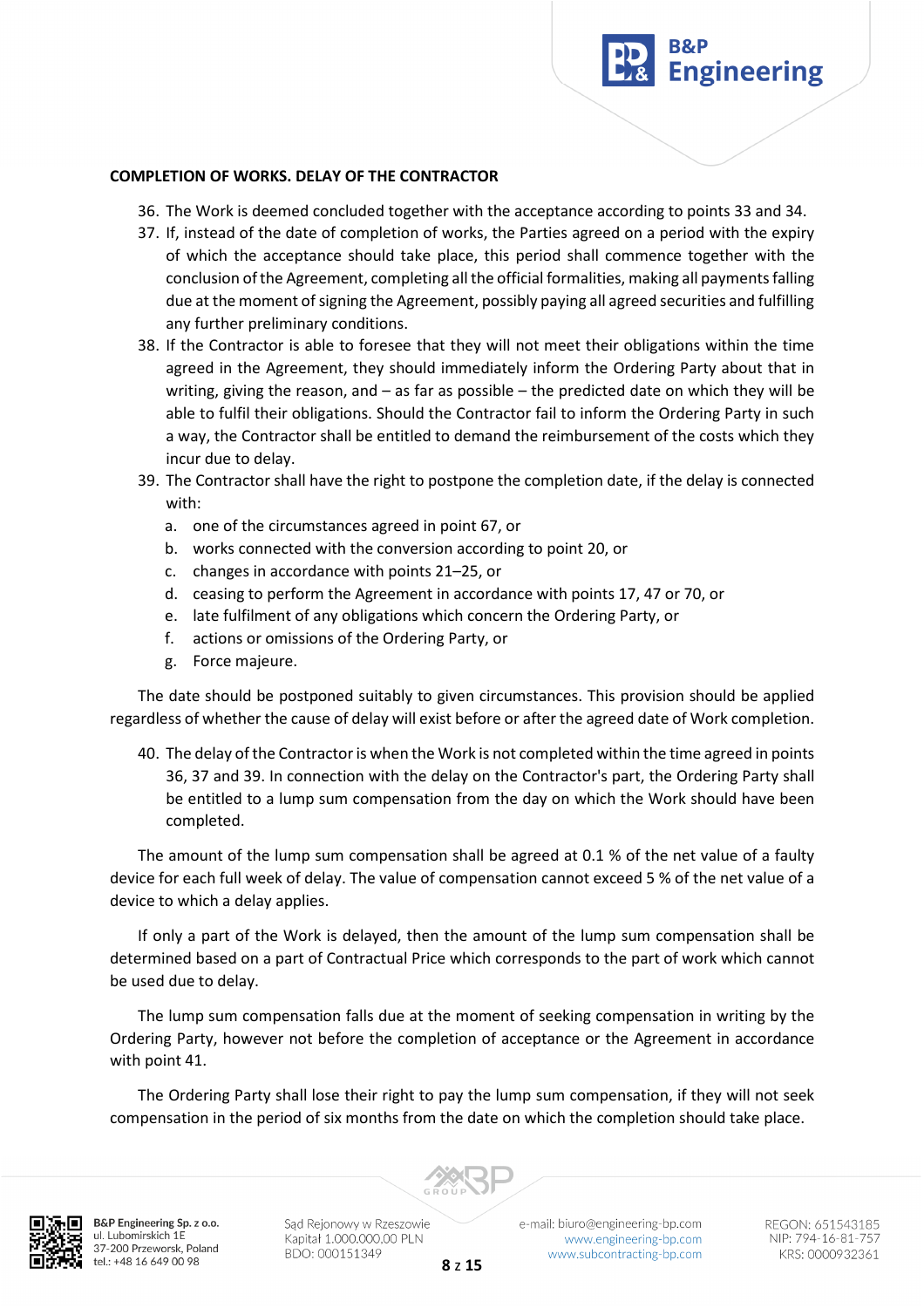

41. If the delay on the Contractor's part is so significant that the Ordering Party can demand the highest amount of the lump sum compensation in accordance with point 40, and the Work (Subject of the Agreement) is not yet finished, they may determine in writing a suitable period for the completion of Work (Subject of the Agreement) for the Contractor of at least 14 days.

Should the Contractor fail to complete the Work within that last deadline, and the Ordering Party is not liable for the cause of the non-fulfilment, the Ordering Party can, in the form of a written notification, withdraw from the Agreement regarding that part of the Work which cannot be used in accordance with its purpose due to the Contractor's delay.

Should the Ordering Party withdraw from the Agreement, they shall be entitled to compensation for the damage which occurred for them due to the Contractor's delay. The total amount of compensation, including the lump sum compensation in accordance with point 40, cannot exceed 10 percent of that part of the gross Contractual Price which corresponds to the part of the Agreement due to which the Agreement was terminated.

Moreover, the Ordering Party shall be entitled to terminate the Agreement in the form of the written notification to the Contractor, if it appears from the circumstances without any doubts, that the completion of the Work shall be prolonged by the period pursuant to which the Ordering Party would be entitled to the maximum rate of compensation in accordance with point 40.

If the Agreement shall be terminated on that account, the Ordering Party shall be entitled to the maximum rate of compensation and the compensation in accordance with point 41.

42. The Ordering Party's claims in case of the Contractor's delay shall be limited to the lump sum compensation in accordance with point 40 and the withdrawal from the Agreement with the limited compensation according to point 41. All other claims in relation to the Contractor (including the claims for consequential damages) in connection with the delay or nonperformance of the Agreement shall be excluded, provided there was no deliberate fault or tort on the part of the Contractor.

# **PAYMENTS**

- 43. In case of no other provisions, the payment of remuneration (price) owed to the Contractor shall be done in the following way:
- 30% of the agreed price of the Subject of the delivery at the signing of the Agreement;
- 70% of the agreed price when the Contractor has submitted to the Ordering Party the statement about the Subject of the delivery or a significant part of it being ready for shipment from the Contractor's plant.
- 44. In case of additional works (e.g. assembly), the remuneration due to the Contractor shall be shaped in the following way:
	- a. all costs of travel borne by the Contractor's employees, the costs of transport of their tools and personal baggage in an appropriate scope in accordance with the type and class of the means of transport agreed in the Agreement:
	- b. a lump sum for additional expenses borne by the employees in connection with their stay outside their place of residence, including a suitable diet, for each day of stay of the



B&P Engineering Sp. z o.o. ul. Lubomirskich 1E 37-200 Przeworsk, Poland tel.: +48 16 649 00 98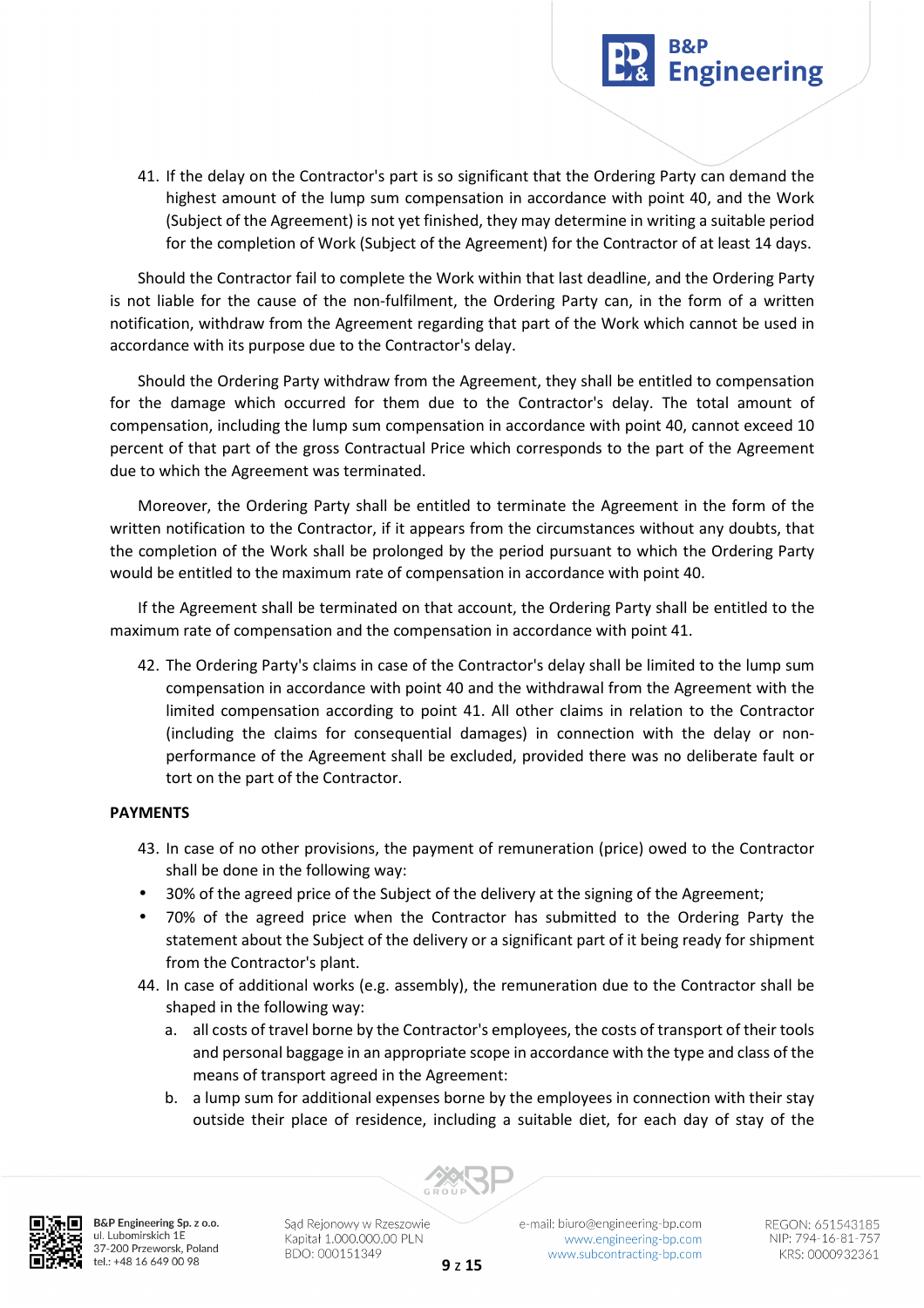

**Engineering** 

- c. the time of work settled in accordance with the hours which the Ordering Party confirmed with their signature on suitable confirmations as the worked time, or when the confirmations of the worked time have been delivered to the Ordering Party, and the Ordering Party did not request them to be corrected within three days from the date of their receipt.
- d. the time necessary for:
- preparing and completing formalities connected with the arrival and return;
- arrival and return and other travels to which the employees shall have the right in accordance with the binding legal regulations, the binding provisions or agreements, collective agreements in the Contractor's country;
- everyday travels to and from the place of accommodation to the place of assembly, if they are apart more than half an hour of normal driving, and there is no other suitable accommodation in the vicinity of the place of assembly;
- the periods between the times of work in which work is made impossible due to the circumstances for which the Contractor in accordance with the Agreement is not liable; however all those propositions are subject to rates agreed in subpoint (c);
- e. in accordance with the Agreement, the Contractor's expenses for making available by them the elements of equipment and possibly for the payment for use of their heavy machinery;
- f. taxes and duties which the Contractor paid in the country of the provision of works from the receipt amount.
- 45. In case of assembly, the agreed lump sum price includes all items mentioned in point 44 (a), including subpoint (e). If the assembly is delayed due to reasons for which the Ordering Party or their contractual partner are responsible, and not the Contractor, them the Ordering Party shall compensate the Contractor for:
	- a. the periods of waiting and additional travel times:
	- b. costs and additional work in connection with the delay, together with the disassembly, security and the putting up of assembly equipment;
	- c. additional costs, in particular costs which the Contractor bore in relation to the fact that their elements of equipment were involved at the place of assembly longer than it was planned;
	- d. additional costs of workers staying outside their place of residence and costs of assembly workers borne by the Contractor;
	- e. additional costs of financing and insurance;
	- f. other costs which the Contractor bore in connection with the deviations from the assembly schedule.
- 46. Regardless of the used payment method, payment shall be deemed completed if it was credited on the Contractor's bank account.
- 47. It the Ordering Party is in arrears with payments, the Contractor can demand default interest counting from the maturity day. The amount shall be agreed by the Parties. Should there be no such agreement, the statutory interest rate shall be binding.



B&P Engineering Sp. z o.o. ul. Lubomirskich 1E 37-200 Przeworsk, Poland tel.: +48 16 649 00 98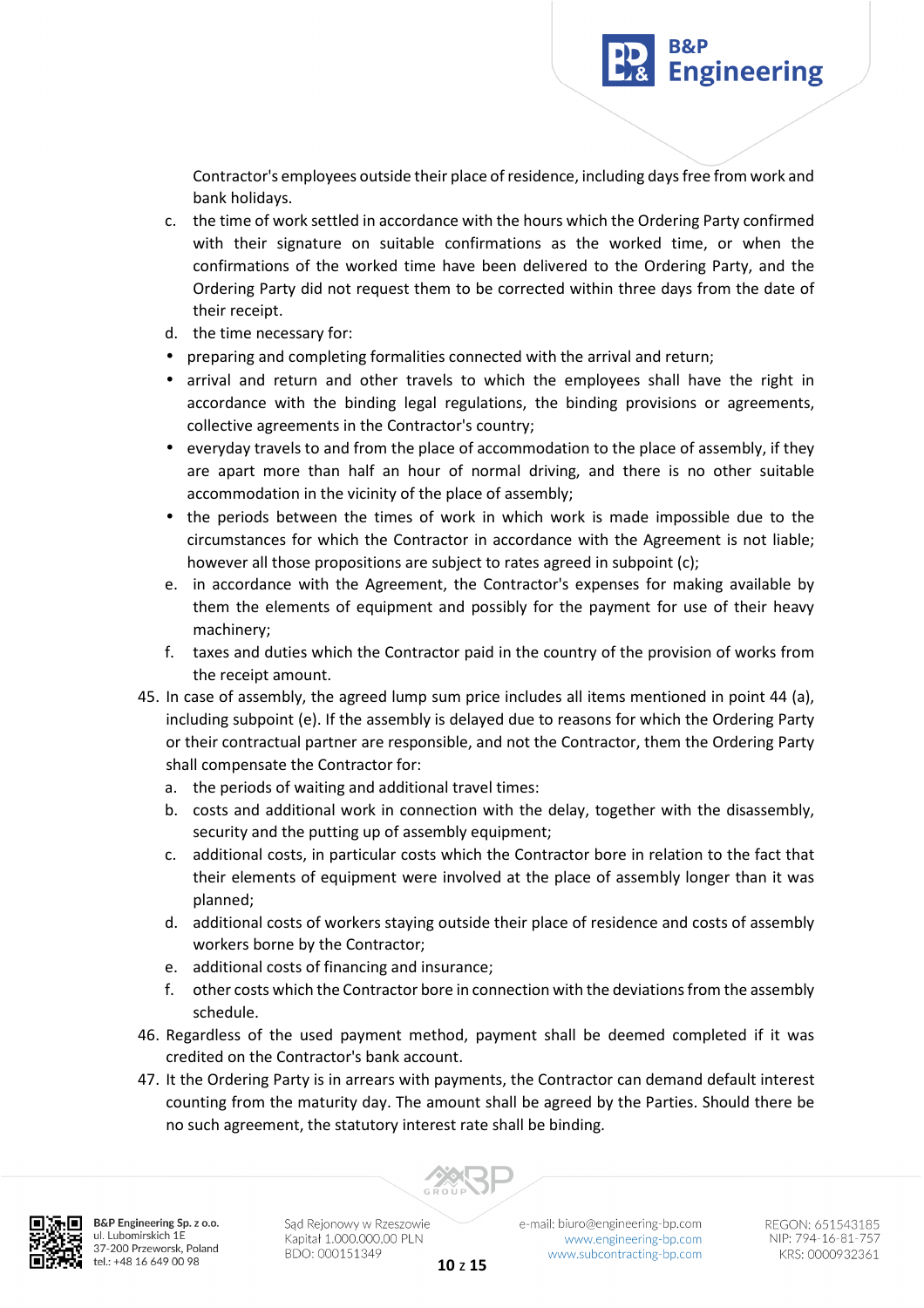

48. In case of delay in payments, the Contractor can, after the written notification of the Ordering Party, cease to perform their contractual obligations until the moment of receiving the payment. The Contractor's conduct in such a case shall not cause for the Contractor any negative consequences, including in particular the obligation of payment any compensations.

If the Ordering Party is in arrears with their payments due for the period of more than three months, the Contractor can, by means of a written notification to the Ordering Party, withdraw from the Agreement and demand from the Ordering Party the compensation of the loss suffered by them. The amount of compensation cannot exceed Contractual Price.

### **RESERVING OWNERSHIP**

49. The Subject of the delivery shall remain the property of the Contractor until full payment has been made, also including the payment for the assembly of the Subject of the delivery, provided such a reservation of ownership is effective in accordance with the binding legal regulations.

At the Contractor's request, the Ordering Party shall support them in the broad scope in their attempts to protect the Contractor's proprietary rights to the Subject of the delivery in a given country. The Ordering Party shall insure the Subject of the delivery at their own expense. The risk of loss of damage of the Subject of the delivery shall also lie with the Ordering Party.

In case of doubts, it shall be accepted that the reservation of ownership shall not affect the provisions regarding the transfer in accordance with point 26.

### **RESPONSIBILITY FOR LOSSES BEFORE ACCEPTANCE**

50. The Contractor shall be responsible for the damage to the Work which appeared due to the transfer of risk onto the Ordering Party, provided the damage was not caused by the Ordering Party themselves or a third party for which the Ordering Party is responsible. Also in cases when the Contractor shall not be responsible for the losses of the Work in accordance with this point, they can, at the Ordering Party's request, remove the damage at the Ordering Party's cost.

The Contractor's responsibility for damages on the Ordering Party's property till the moment of the acceptance of the Work shall be limited to the cases in which the Contractor, or a third party for which the Contractor is responsible in the framework of fulfilling this Agreement, caused the damage accidentally. However, the Contractor shall not bear any responsibility for stoppages in production, lost profits, or other economic indirect losses (consequential damages).

### **RESPONSIBILITY FOR DEFECTS**

- 51. Pursuant to points 52 to 65 (including 65), the Contractor shall remove a defect, or the deviation (hereinafter referred to as "defect(s)") from the Work which are connected with the defects of the structure or workmanship.
- 52. The Contractor's responsibility shall be limited to the defects in the Work which occurred within a year from the moment of acceptance. If the time of work of the plant exceeds the



B&P Engineering Sp. z o.o. ul. Lubomirskich 1E 37-200 Przeworsk, Poland tel.: +48 16 649 00 98

Sąd Rejonowy w Rzeszowie Kapitał 1.000.000,00 PLN BDO: 000151349

e-mail: biuro@engineering-bp.com www.engineering-bp.com www.subcontracting-bp.com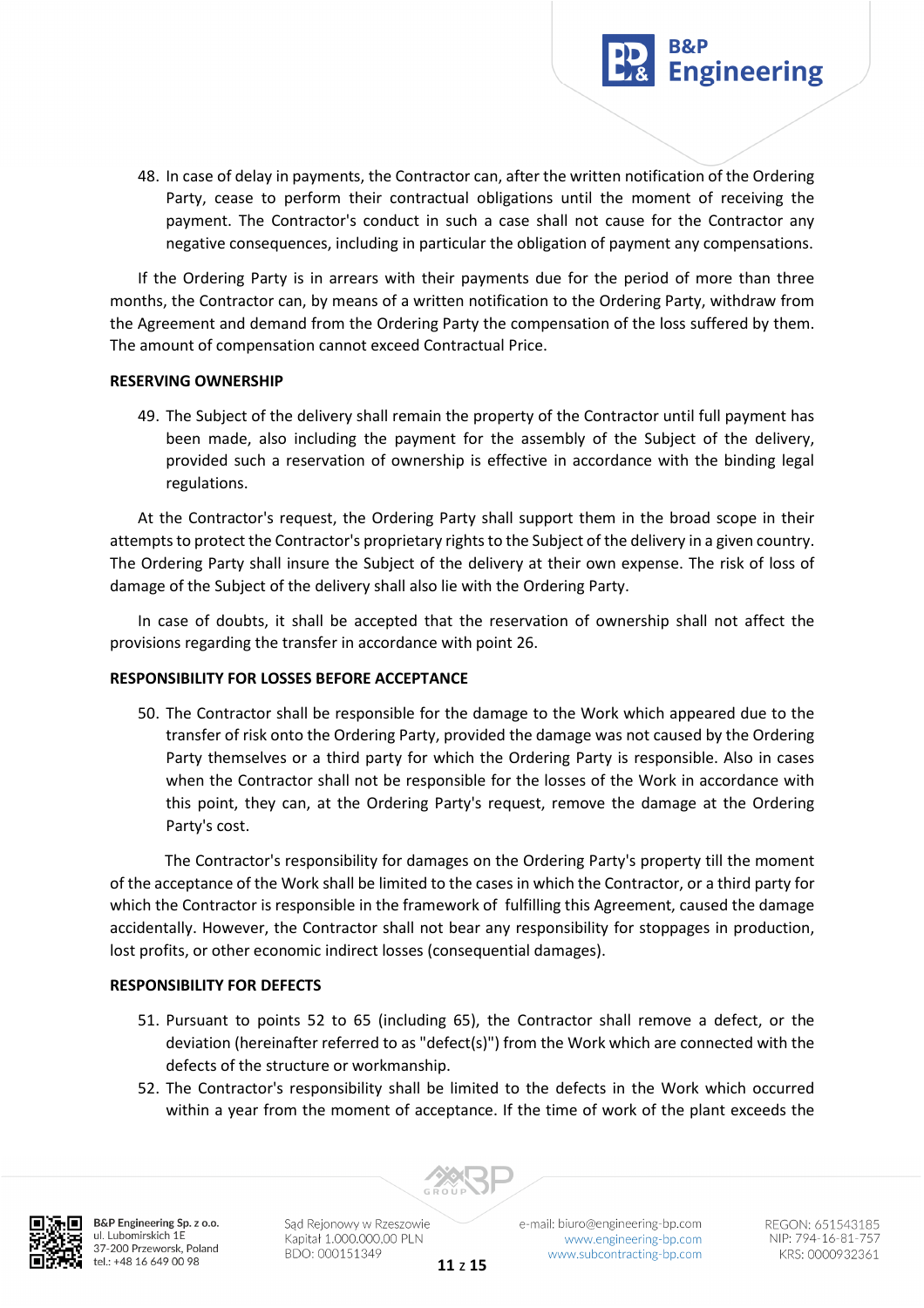

agreed frames, then that date will be shortened properly. Should the acceptance be delayed due to reasons for which the Ordering Party is responsible, the Contractor's responsibility for the losses, except for the case provided for in point 53, shall expire after 15 months counting from the day of delivering the Subject of the delivery or the readiness of the delivery at the latest. For any elements of Work which have been delivered by entities other than the Contractor, such entities will be responsible.

- 53. The Ordering Party should immediately and in writing report to the Contractor a complaint on account of a defect. Such a reporting of a defect should in each case take place within 24 hours from the moment of its occurrence. The defect should be described in detail in the complaint. If the defect will not be reported by the Ordering Party within the time agreed in this point, they shall lose their right to have the defect removed. If the defect could cause losses, the Ordering Party shall immediately inform the Contractor about that in writing. The Ordering Party shall bear the risk for the damages which result from the failure to send the information.
- 54. After receiving a complaint, the Contractor should remove a defect in accordance with points 51 to 65 (including 65), provided the defect appeared due to the circumstances for which the Contractor is responsible.

The defect should basically be removed at the place of assembly. However, it depends on the Contractor whether they will order the defective part or the whole Subject of the delivery to be sent to their plant in order to repair or replace it.

If the works connected with the removal of a defect are conducted on the place of assembly, then the points 15 and 50 shall respectively apply. The time of repairs shall each time be prolonged by the time necessary for the delivery of replacement parts from the Contractor's suppliers.

The Contractor shall disassemble and assemble the Subject of the delivery, as far as it is necessary and requires special knowledge. If the special knowledge is not required, the Contractor's obligation regarding that defect terminates at the delivery of the correctly repaired or replaced part of the Ordering Party.

- 55. If the Ordering Party reported a defect in accordance with point 54 and the defect for which the Contractor is responsible cannot be found, then the Ordering Party should cover the costs which the Contractor bore in connection with that reporting of a loss.
- 56. The Ordering Party should, at their own expense, try to disassemble and assemble the elements of equipment which are not parts of the Work, provided it is necessary to remove the defect.
- 57. In case of the lack of other provisions, the necessary transport of the delivery and/or part of the Subject of the delivery to and from the Contractor's in connection with the removal of defects for which the Contractor is responsible, shall take place at the risk and cost of the Contractor. In case of such transport, the Ordering Party should observe the Contractor's instructions.
- 58. If the Work is not in the place of the assembly, the Ordering Party shall cover all additional costs which the Contractor should bear in connection with that when removing a defect.
- 59. The replaced defective parts should be given for the disposal of the Contractor and they become their property.



B&P Engineering Sp. z o.o. ul. Lubomirskich 1E 37-200 Przeworsk, Poland tel.: +48 16 649 00 98

Sąd Rejonowy w Rzeszowie Kapitał 1.000.000,00 PLN BDO: 000151349

e-mail: biuro@engineering-bp.com www.engineering-bp.com www.subcontracting-bp.com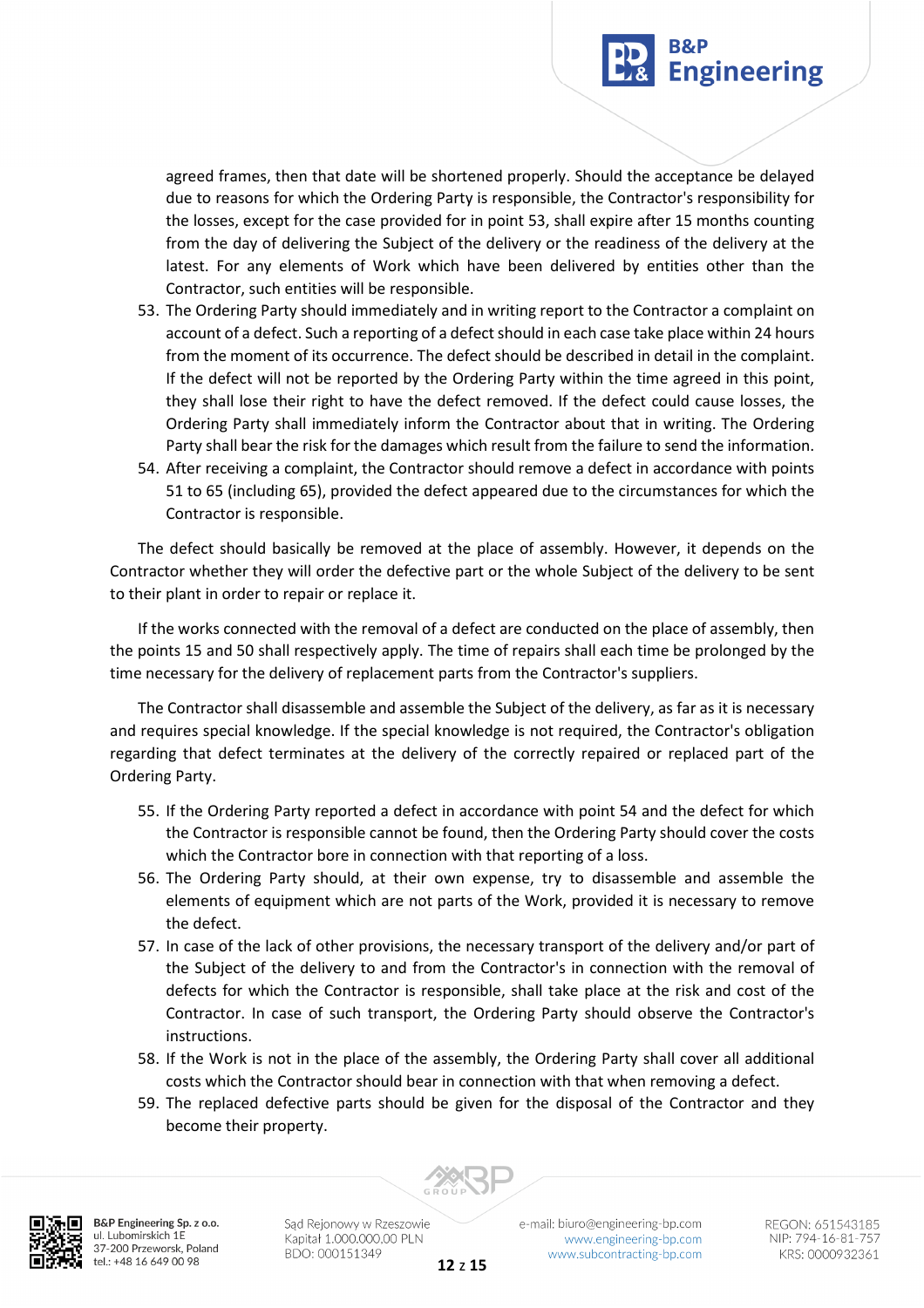60. Should at the proper time the Contractor fail to fulfil their obligations in accordance with point 54, then the Ordering Party can determine in writing the final deadline for the Contractor in which the Contractor should fulfil their obligations.

**Engineering** 

Should the Contractor fail to fulfil their obligations with the final deadline, then the Ordering Party may conduct the necessary repairs or order them to third parties at the cost and risk of the Contractor.

If the Ordering Party or a third party conducted a successful repair, then all claims of the Ordering Party regarding that defect in relation to the Contractor shall be covered together with the reimbursement of suitable costs borne by the Ordering Party.

61. If the repair in accordance with point 60 ends with a failure,

- a. the Ordering Party may demand the lowering of the Contractual Price corresponding to the decreased value of the Work, provided the decrease may in no case exceed ten percent of the Contractual Price, or
- b. if the defect is so significant that the Subject of the delivery is not fit for use, the Ordering Party may withdraw from the Agreement after the written notification to the Contractor. The Ordering Party may demand the covering of the loss incurred by them in the maximum amount of 10 percent of the net Contractual Price.
- 62. The Contractor shall not be responsible for the defects which are connected with the materials supplied to them by the Ordering Party or the structure ordered or specified in detail by the Ordering Party, possibly with the changes introduced in accordance with the Ordering Party's request.
- 63. The Contractor shall be responsible only for the defects which occur in the conditions of use provided for in the Agreement and in case of proper use of the Work.

The Contractor shall not be responsible for the defects which are connected with improper maintenance by the Ordering Party or with the changes made without the prior written consent of the Contractor.

Finally, the Contractor's responsibility shall not include the normal wear and tear, possibly deterioration.

- 64. Without prejudice to the provisions of points 51-56, the Contractor's responsibility for defects in each part of the Work shall be limited to a year from the moment of acceptance. Should the acceptance be delayed due to reasons for which the Ordering Party is responsible, the Contractor's responsibility for defects shall expire after 15 months from the delivery of the Subject of the delivery at the latest.
- 65. With the reservation of the provisions of points 51-64, the Contractor shall not be responsible for the defects. It applies to all losses caused by the defects such as stoppages, lost profits or other indirect losses.

The limitation of the Contractor's responsibility shall not be binding in case of the deliberate Contractor's fault.



B&P Engineering Sp. z o.o. ul. Lubomirskich 1E 37-200 Przeworsk, Poland tel.: +48 16 649 00 98

Sąd Rejonowy w Rzeszowie Kapitał 1.000.000,00 PLN BDO: 000151349



REGON: 651543185 NIP: 794-16-81-757 KRS: 0000932361

**13** z **15**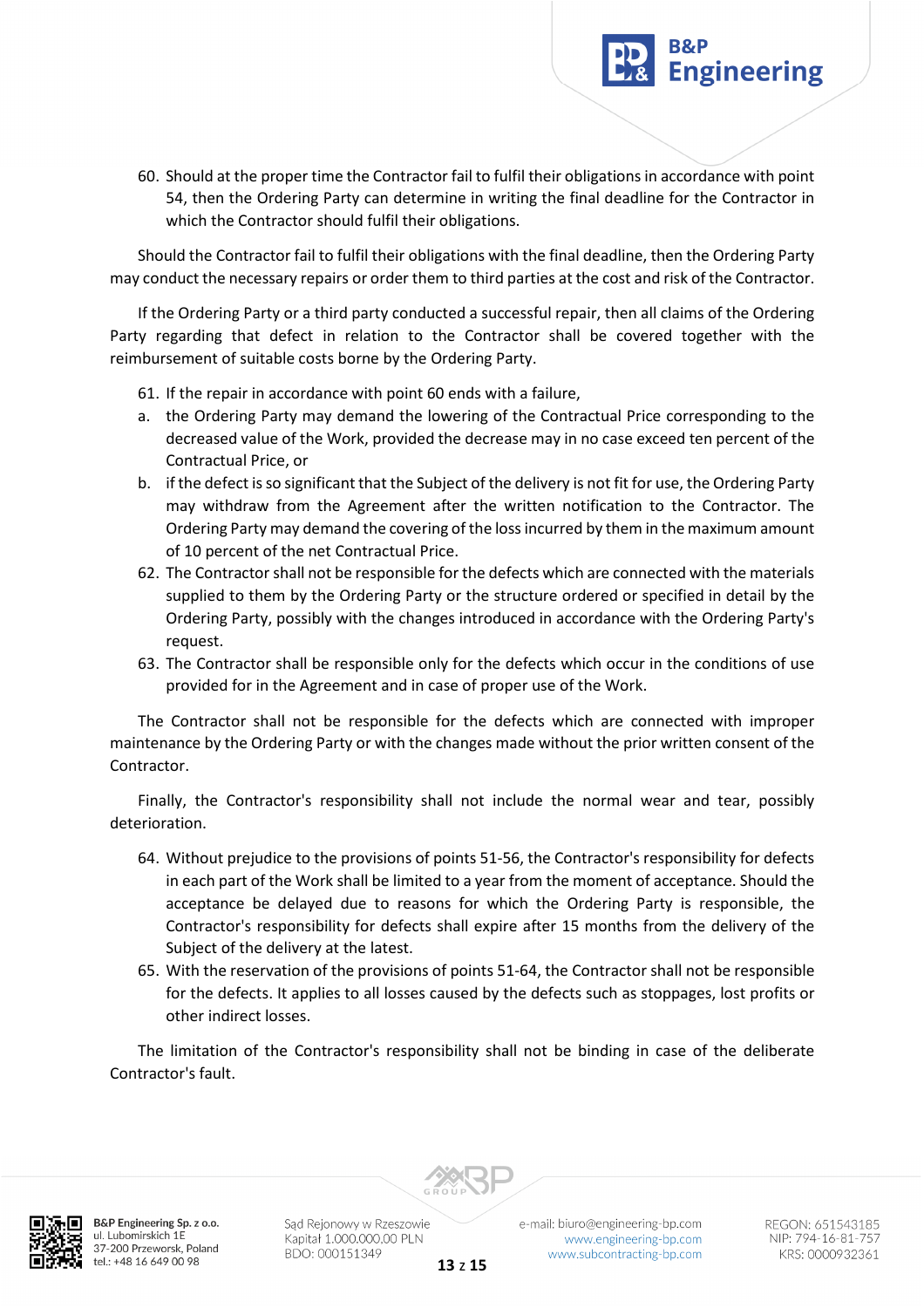

#### **RESPONSIBILITY FOR LOSSES CAUSED BY THE WORK**

66. The Contractor shall not be responsible for material defects, caused by the Work after its completion, if it is in the Ordering Party's possession. Moreover, the Contractor shall not accept any responsibility for losses in products produced by the Ordering Party or in goods which contain the product produced by the Ordering Party.

If the Contractor is held responsible by a third party for the loss, as understood by the previous paragraph, the Ordering Party should defend the Contractor and compensate them for the loss.

If a third party seeks a compensation claim described in this point in relation to one of the Parties, that Party should immediately inform about that the other Party in writing.

The Contractor and the Ordering Party shall appear before a court or a conciliatory court which shall examine the compensation claim lodged against one of the Parties in relation to the alleged loss caused by the Work.

In case of any doubts, each time it shall be accepted that the competent court shall be the common court of law having jurisdiction over the Contractor's registered office.

#### **FORCE MAJEURE**

67. Each of the Parties shall be entitled to cease to fulfil its contractual obligations, if such fulfilment is prevented or hindered significantly by the following circumstances: workers' disputes (also strikes) and all circumstances that are independent of the will of the Parties, such as fire, war, general mobilization, uprising, requisition, confiscation, embargo, limitations in the consumption of energy as well as faulty or late deliveries from subcontractors due to the circumstances mentioned in this point.

Should any of the circumstances mentioned in this point occur before or after the conclusion of the Agreement, then it authorizes to cease the fulfilment of contractual obligations only when the effect of that circumstance onto the fulfilment of the Agreement could not be foreseen at the moment of signing the Agreement.

68. A Party hereto quoting the Force majeure should immediately inform the other Party in writing about the occurrence and end of such circumstances.

If the Force majeure prevents the Ordering Party from the fulfilment of their contractual obligations, they should reimburse the Contractor with paid securities and protections of work.

69. Despite all the consequences determined in these General Terms and Conditions, each Party shall have the right to withdraw from the Agreement by notifying the other Party in writing, if the ceasing of the fulfilment of the Agreement in accordance with point 67 lasts more than six months.

### **NON-FULFILMENT OF OBLIGATIONS POSSIBLE TO BE FORESEEN**

70. Without prejudice to other provisions of these Conditions regarding the stopping to fulfil the obligations, the Contractor shall have the right to stop to fulfil their contractual obligations, if



B&P Engineering Sp. z o.o. ul. Lubomirskich 1E 37-200 Przeworsk, Poland tel.: +48 16 649 00 98

Sąd Rejonowy w Rzeszowie Kapitał 1.000.000,00 PLN BDO: 000151349

e-mail: biuro@engineering-bp.com www.engineering-bp.com www.subcontracting-bp.com